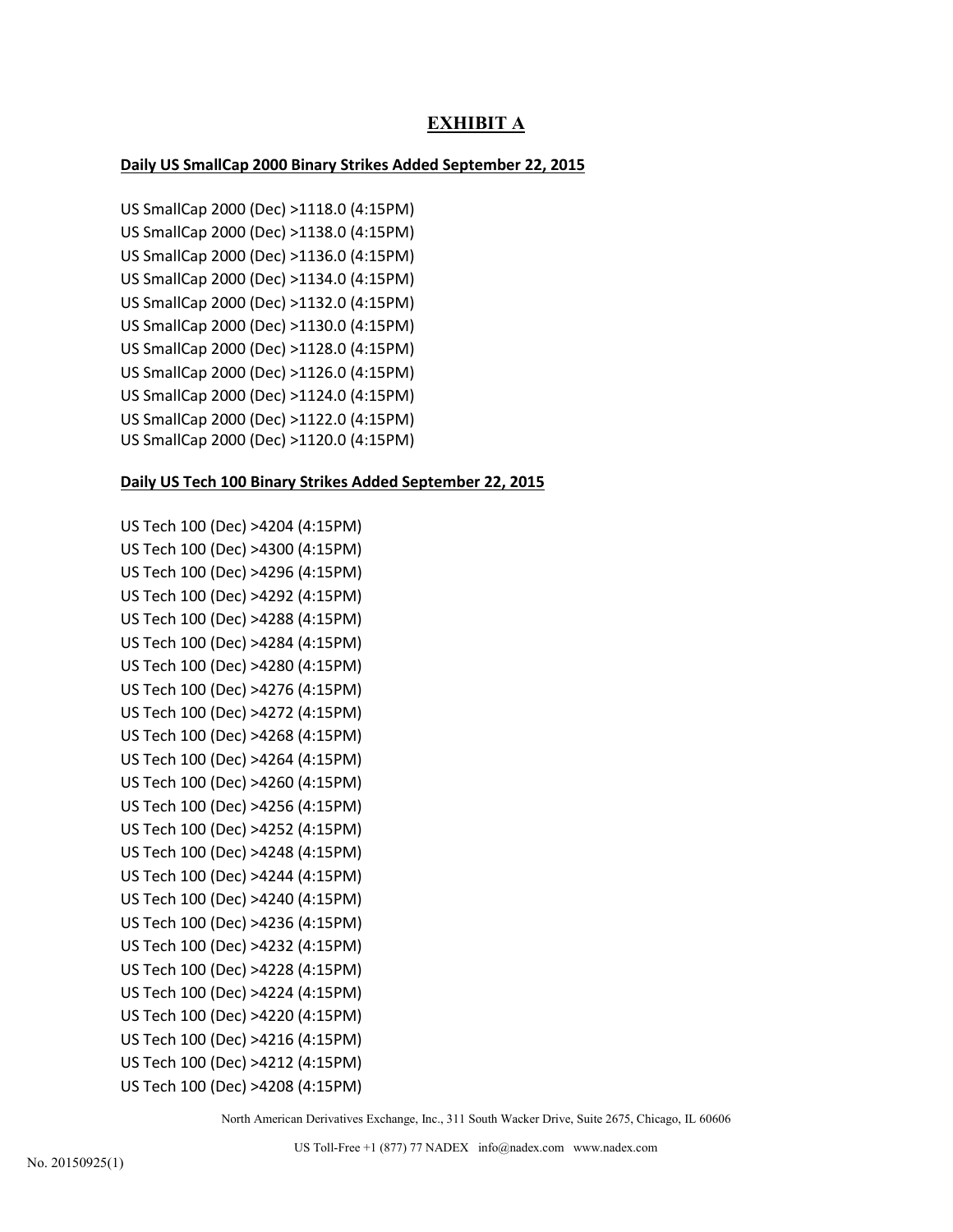#### **Daily Wall Street 30 Binary Strikes Added September 22, 2015**

Wall St 30 (Dec) >15860 (4:15PM) Wall St 30 (Dec) >16240 (4:15PM) Wall St 30 (Dec) >16220 (4:15PM) Wall St 30 (Dec) >16200 (4:15PM) Wall St 30 (Dec) >16180 (4:15PM) Wall St 30 (Dec) >16160 (4:15PM) Wall St 30 (Dec) >16140 (4:15PM) Wall St 30 (Dec) >16120 (4:15PM) Wall St 30 (Dec) >16100 (4:15PM) Wall St 30 (Dec) >16080 (4:15PM) Wall St 30 (Dec) >16060 (4:15PM) Wall St 30 (Dec) >16040 (4:15PM) Wall St 30 (Dec) >16020 (4:15PM) Wall St 30 (Dec) >16000 (4:15PM) Wall St 30 (Dec) >15980 (4:15PM) Wall St 30 (Dec) >15960 (4:15PM) Wall St 30 (Dec) >15940 (4:15PM) Wall St 30 (Dec) >15920 (4:15PM) Wall St 30 (Dec) >15900 (4:15PM) Wall St 30 (Dec) >15880 (4:15PM)

#### **Daily US 500 Binary Strikes Added September 22, 2015**

US 500 (Dec) >1895.0 (4:15PM) US 500 (Dec) >1898.0 (4:15PM) US 500 (Dec) >1901.0 (4:15PM) US 500 (Dec) >1904.0 (4:15PM) US 500 (Dec) >1907.0 (4:15PM) US 500 (Dec) >1910.0 (4:15PM) US 500 (Dec) >1913.0 (4:15PM) US 500 (Dec) >1916.0 (4:15PM) US 500 (Dec) >1919.0 (4:15PM) US 500 (Dec) >1922.0 (4:15PM) US 500 (Dec) >1925.0 (4:15PM) US 500 (Dec) >1928.0 (4:15PM) US 500 (Dec) >1931.0 (4:15PM)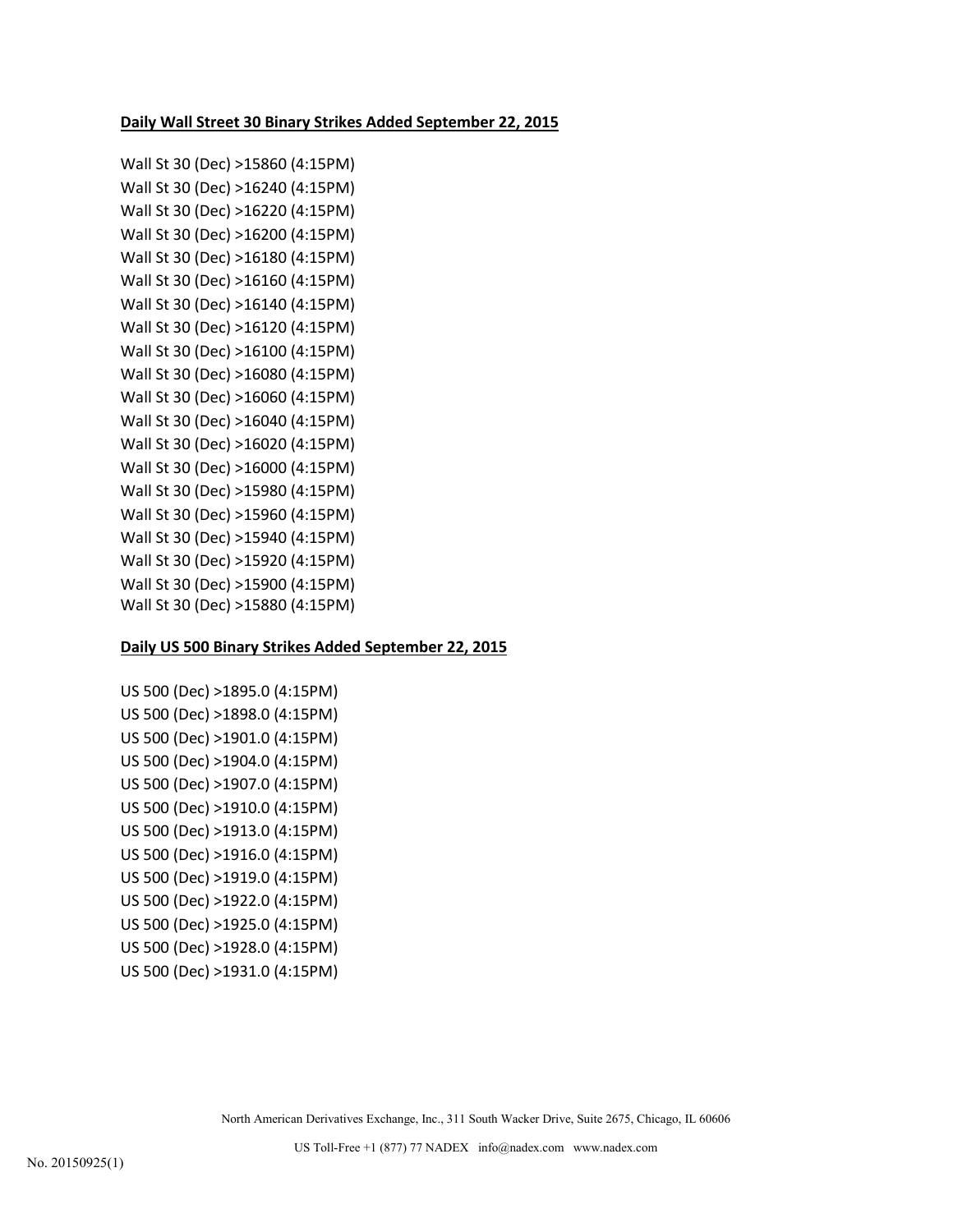#### **Daily Germany 30 Binary Strikes Added September 24, 2015**

Germany 30 (Dec) >9200 (4PM) Germany 30 (Dec) >9380 (4PM) Germany 30 (Dec) >9360 (4PM) Germany 30 (Dec) >9340 (4PM) Germany 30 (Dec) >9320 (4PM) Germany 30 (Dec) >9300 (4PM) Germany 30 (Dec) >9280 (4PM) Germany 30 (Dec) >9260 (4PM) Germany 30 (Dec) >9240 (4PM) Germany 30 (Dec) >9220 (4PM)

## **Daily US Tech 100 Binary Strikes Added September 24, 2015**

```
US Tech 100 (Dec) >4148 (4:15PM)
US Tech 100 (Dec) >4224 (4:15PM)
US Tech 100 (Dec) >4220 (4:15PM)
US Tech 100 (Dec) >4216 (4:15PM)
US Tech 100 (Dec) >4212 (4:15PM)
US Tech 100 (Dec) >4208 (4:15PM)
US Tech 100 (Dec) >4204 (4:15PM)
US Tech 100 (Dec) >4200 (4:15PM)
US Tech 100 (Dec) >4196 (4:15PM)
US Tech 100 (Dec) >4192 (4:15PM)
US Tech 100 (Dec) >4188 (4:15PM)
US Tech 100 (Dec) >4184 (4:15PM)
US Tech 100 (Dec) >4180 (4:15PM)
US Tech 100 (Dec) >4176 (4:15PM)
US Tech 100 (Dec) >4172 (4:15PM)
US Tech 100 (Dec) >4168 (4:15PM)
US Tech 100 (Dec) >4164 (4:15PM)
US Tech 100 (Dec) >4160 (4:15PM)
US Tech 100 (Dec) >4156 (4:15PM)
US Tech 100 (Dec) >4152 (4:15PM)
```
#### **Daily Wall Street 30 Binary Strikes Added September 24, 2015**

Wall St 30 (Dec) >15610 (4:15PM) Wall St 30 (Dec) >15990 (4:15PM) Wall St 30 (Dec) >15970 (4:15PM) Wall St 30 (Dec) >15950 (4:15PM) Wall St 30 (Dec) >15930 (4:15PM)

North American Derivatives Exchange, Inc., 311 South Wacker Drive, Suite 2675, Chicago, IL 60606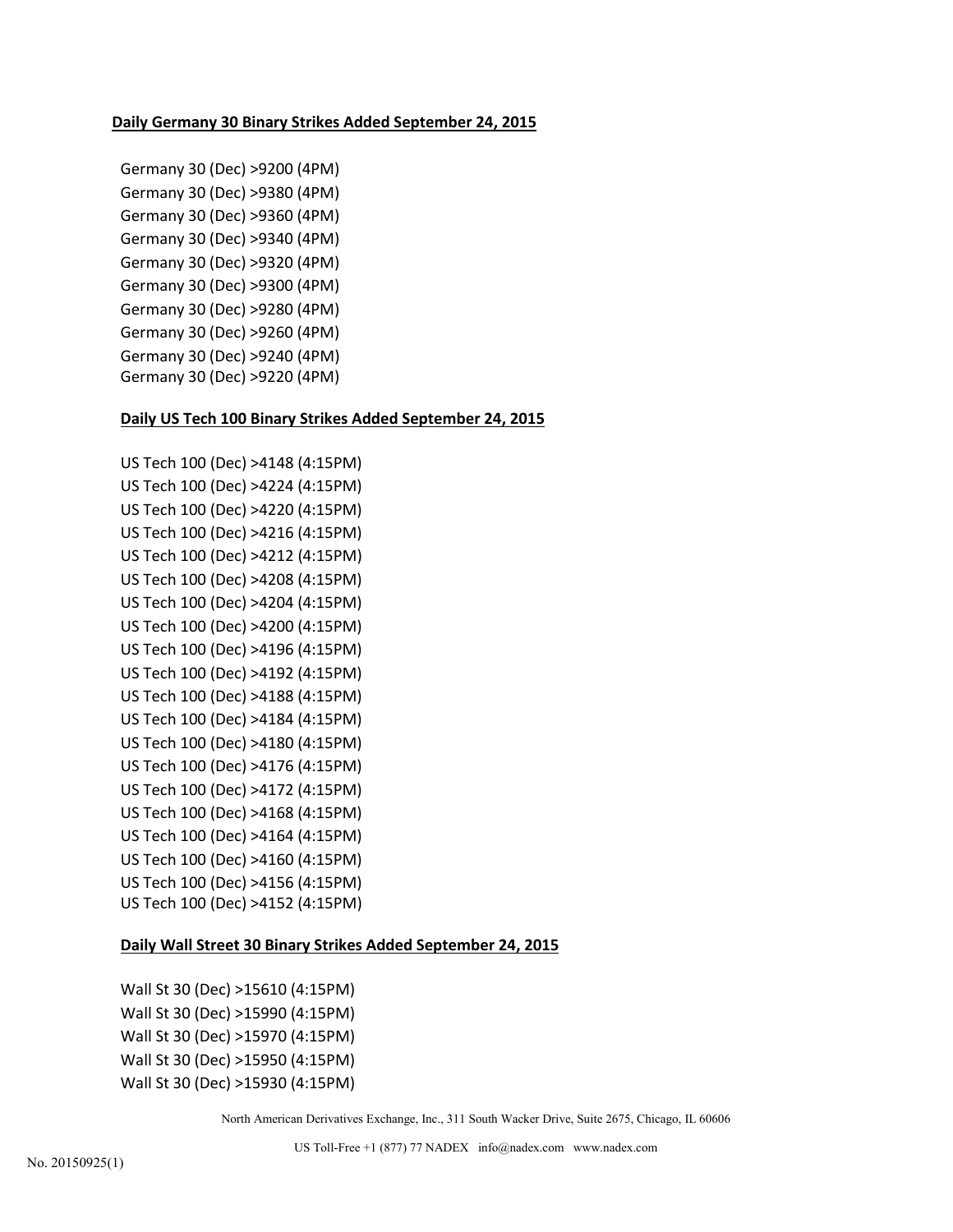```
Wall St 30 (Dec) >15910 (4:15PM)
Wall St 30 (Dec) >15890 (4:15PM)
Wall St 30 (Dec) >15870 (4:15PM)
Wall St 30 (Dec) >15850 (4:15PM)
Wall St 30 (Dec) >15830 (4:15PM)
Wall St 30 (Dec) >15810 (4:15PM)
Wall St 30 (Dec) >15790 (4:15PM)
Wall St 30 (Dec) >15770 (4:15PM)
Wall St 30 (Dec) >15750 (4:15PM)
Wall St 30 (Dec) >15730 (4:15PM)
Wall St 30 (Dec) >15710 (4:15PM)
Wall St 30 (Dec) >15690 (4:15PM)
Wall St 30 (Dec) >15670 (4:15PM)
Wall St 30 (Dec) >15650 (4:15PM)
Wall St 30 (Dec) >15630 (4:15PM)
```
# **Daily US 500 Binary Strikes Added September 24, 2015**

US 500 (Dec) >1857.0 (4:15PM) US 500 (Dec) >1860.0 (4:15PM) US 500 (Dec) >1863.0 (4:15PM) US 500 (Dec) >1866.0 (4:15PM) US 500 (Dec) >1869.0 (4:15PM) US 500 (Dec) >1872.0 (4:15PM) US 500 (Dec) >1875.0 (4:15PM) US 500 (Dec) >1878.0 (4:15PM) US 500 (Dec) >1881.0 (4:15PM) US 500 (Dec) >1884.0 (4:15PM) US 500 (Dec) >1887.0 (4:15PM) US 500 (Dec) >1890.0 (4:15PM) US 500 (Dec) >1893.0 (4:15PM) US 500 (Dec) >1896.0 (4:15PM) US 500 (Dec) >1899.0 (4:15PM)

## **Daily US Tech 100 Binary Strikes Added September 25, 2015**

US Tech 100 (Dec) >4296 (4:15PM) US Tech 100 (Dec) >4300 (4:15PM) US Tech 100 (Dec) >4304 (4:15PM) US Tech 100 (Dec) >4308 (4:15PM) US Tech 100 (Dec) >4312 (4:15PM) US Tech 100 (Dec) >4316 (4:15PM) US Tech 100 (Dec) >4320 (4:15PM)

North American Derivatives Exchange, Inc., 311 South Wacker Drive, Suite 2675, Chicago, IL 60606